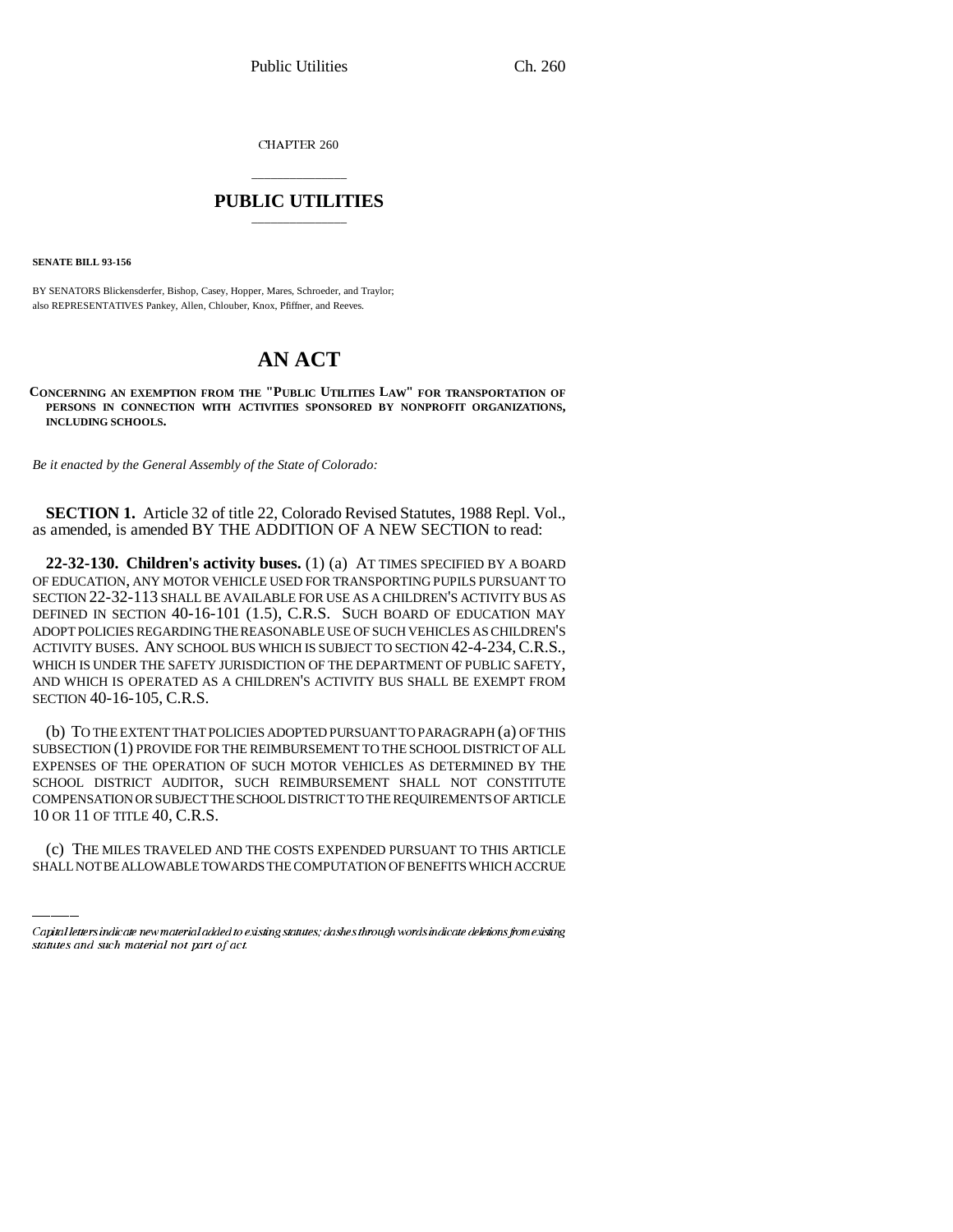## Ch. 260 Public Utilities

TO A SCHOOL DISTRICT UNDER THE PROVISIONS OF ARTICLE 51 OF THIS TITLE. INSURANCE COVERAGE WHICH IS IN EFFECT WHILE MOTOR VEHICLES ARE USED PURSUANT TO THIS ARTICLE SHALL COMPLY WITH THE REQUIREMENTS OF SECTION 40-16-104, C.R.S.

(2) THIS SECTION IS REPEALED, EFFECTIVE SEPTEMBER 1, 1993.

**SECTION 2.** 40-10-116, Colorado Revised Statutes, 1984 Repl. Vol., is amended to read:

**40-10-116. Transportation of farm produce, persons associated with nonprofit organizations, and school children.** (1) Nothing in this article shall be construed as prohibiting the FOLLOWING:

(a) Intermittent transportation of farm products to market or supplies to the farm by any person chiefly engaged in farming; or

(b) the Transportation of children to and from school, SCHOOL-RELATED ACTIVITIES, OR SCHOOL-SANCTIONED ACTIVITIES.

**SECTION 3.** 40-16-101 (4), Colorado Revised Statutes, 1984 Repl. Vol., as amended, is amended, and the said 40-16-101 is further amended BY THE ADDITION OF A NEW SUBSECTION, to read:

**40-16-101. Definitions.** As used in this article, unless the context otherwise requires:

(1.5) "CHILDREN'S ACTIVITY BUS" MEANS A MOTOR VEHICLE HIRED TO TRANSPORT GROUPS OF EIGHT OR MORE CHILDREN, EIGHTEEN YEARS OF AGE OR YOUNGER AND ANY ADULTS OVER EIGHTEEN YEARS OF AGE ACCOMPANYING OR PARTICIPATING WITH SAID GROUP, TO OR FROM ACTIVITIES WHICH ARE SPONSORED BY NONPROFIT ORGANIZATIONS ENTITLED TO A TAX EXEMPTION UNDER THE FEDERAL "INTERNAL REVENUE CODE OF 1954", AS AMENDED.

(4) "Motor vehicle carrier exempt from regulation as a public utility" means persons who offer services as couriers or offer services using charter or scenic buses, luxury limousines, and off-road scenic charters, AND CHILDREN'S ACTIVITY BUSES.

**SECTION 4.** The introductory portion to 40-16-104 (1), Colorado Revised Statutes, 1984 Repl. Vol., as amended, is amended, and the said 40-16-104 (1) is further amended BY THE ADDITION OF A NEW PARAGRAPH, to read:

**40-16-104. Insurance requirements.** (1) Each motor vehicle carrier exempt from regulation as a public utility shall maintain a general liability insurance policy. Such an insurance policy shall be issued by some insurance carrier or insurer authorized to do business in Colorado for each motor vehicle of such carrier. For those motor vehicle carriers exempt from regulation as public utilities specified in paragraphs (a) to  $(\overrightarrow{c})$  (d) of this subsection (1), such liability insurance shall be in the following minimum amounts:

(d) FOR CHILDREN'S ACTIVITY BUSES, A MINIMUM AMOUNT OF ONE MILLION